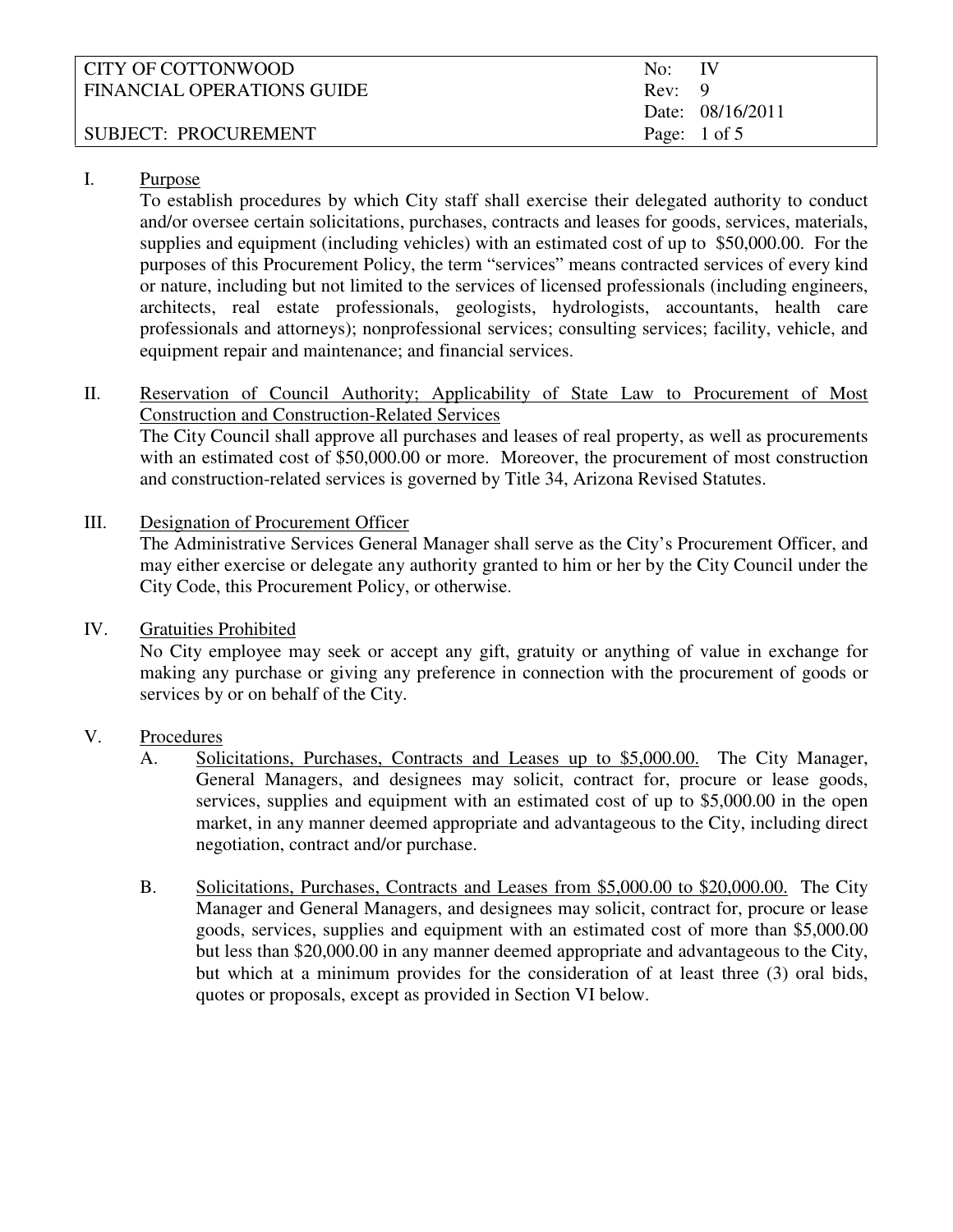| CITY OF COTTONWOOD         | $No:$ IV |                         |
|----------------------------|----------|-------------------------|
| FINANCIAL OPERATIONS GUIDE | Rev: 9   |                         |
|                            |          | Date: 08/16/2011        |
| SUBJECT: PROCUREMENT       |          | Page: $2 \text{ of } 5$ |

- C. Solicitations, Purchases, Contracts and Leases from \$20,000.00 to \$50,000.00. The City Manager and/or Administrative Services General Manager may solicit, contract for, procure or lease goods, services, supplies and equipment with an estimated cost of more than \$20,000.00 but less than \$50,000.00 in a manner deemed appropriate and advantageous to the City, but which at a minimum provides for the consideration of at least three (3) written bids, quotes or proposals, except as provided in Section VI below.
- D. Procurements Exceeding \$50,000.00. Except as provided in Section VI below, all purchases exceeding \$50,000.00 shall follow a publicly advertised request for sealed competitive bids, proposals, and/or statements of qualifications, which request shall be posted on the City's website (unless the website is not available, in which case the solicitation may proceed in the absence of website posting) and published in a newspaper of general circulation published in the City no less than ten (10) days before the deadline for submission of the bids, proposals or statements of qualifications.
- E. Standards for City Purchases of Generally Available Goods, Equipment, Materials and Supplies. In making comparisons between bids or quotes for generally available goods, equipment, materials and supplies, the contract shall be awarded to the lowest responsive and responsible bidder whose bid is deemed satisfactory to the City; provided, however, that the City in all cases retains the right to waive any minor informalities, errors, or omissions in bids; to reject any and all bids; to solicit additional bids; and to cancel and/or re-advertise any solicitation for bids prior to contract award.
- F. Standards for Awards of Contracts Following a Request for Proposals. For goods and services solicited through a Request for Proposals process, the award shall be made to the proposal deemed most advantageous to the City, with price being neither the sole nor necessarily the primary consideration.
- G. Consideration of Local Suppliers in the Procurement of Locally Available Goods, Equipment, Materials and Supplies. In conducting solicitations and procurements of locally available goods, equipment, materials and supplies, individuals conducting or overseeing such procurements on behalf of the City shall attempt to obtain at least one (1) bid or quote from a local supplier, and shall use the delivered cost of goods, equipment, materials and supplies when comparing bids or quotes to determine the lowest responsive and responsible bid.
- H. Change Orders for Contracts Over \$50,000.00. Once the City Council has approved a contract valued at more than \$50,000.00, the City Manager may authorize the purchase of additional goods or services under that contract in an amount not to exceed five percent (5%) of the original contract.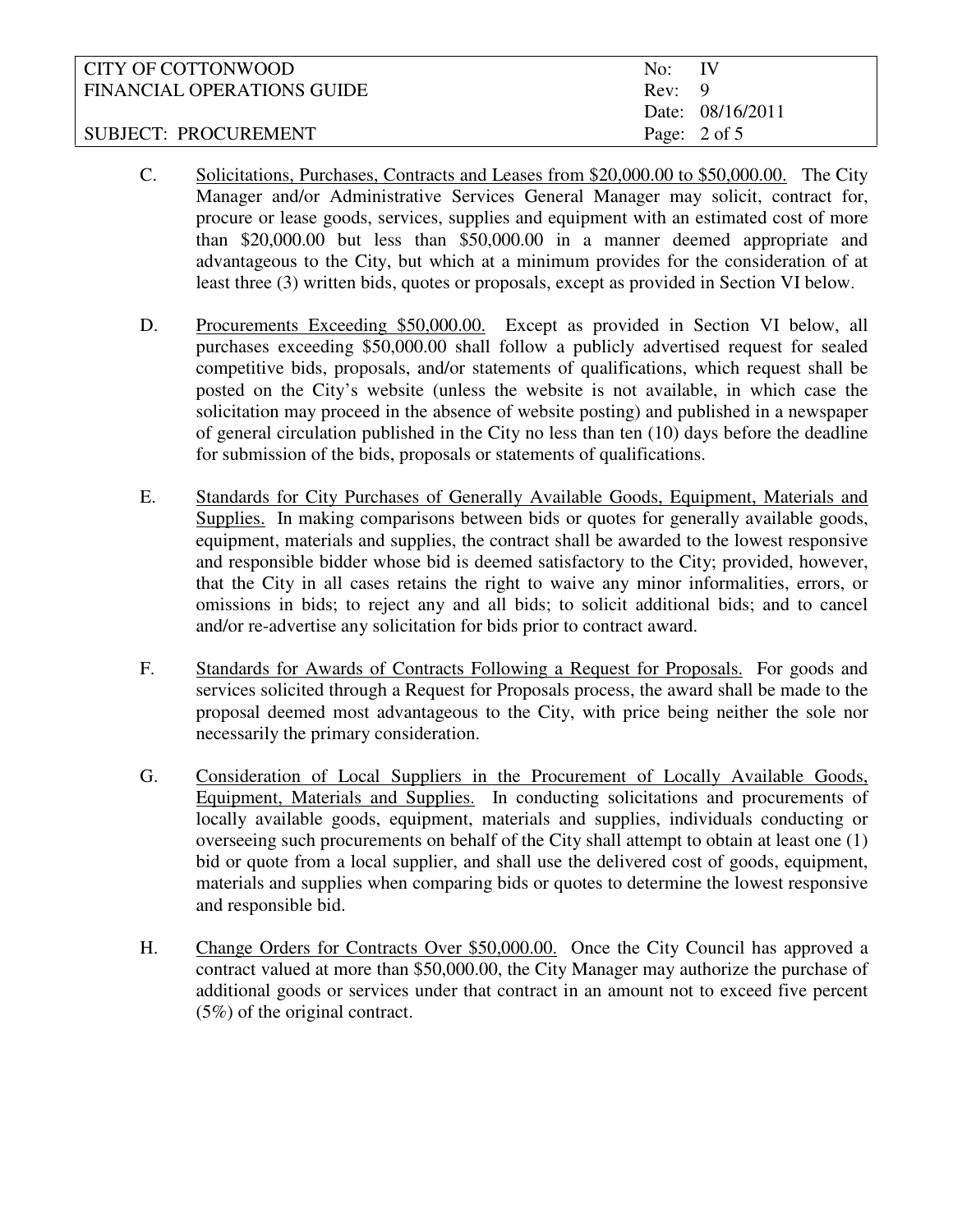| CITY OF COTTONWOOD         | No: IV |                         |
|----------------------------|--------|-------------------------|
| FINANCIAL OPERATIONS GUIDE | Rev: 9 |                         |
|                            |        | Date: 08/16/2011        |
| SUBJECT: PROCUREMENT       |        | Page: $3 \text{ of } 5$ |

#### I. Documentation and Record Keeping.

- 1. Purchase Orders. All payments and expenditures in excess of \$5,000.00 shall be authorized by a Purchase Order signed by the Administrative Services General Manager. A written Purchase Order Request (Exhibit A) shall be submitted by the General Manager or designee responsible for the purchase. In cases where multiple bids or proposals were obtained prior to award, the Purchase Order Request shall include an identification of all vendors contacted (including name, address, phone number and person contacted) and a copy or description of their respective bids or proposals. Following receipt and approval of a Purchase Order Request, the Administrative Services General Manager or his/her designee shall prepare and distribute a Purchase Order (Exhibit B) and return two (2) copies to the requesting department, one (1) of which shall be forwarded by the requesting department to the vendor.
- 2. Blanket Purchase Orders.
	- a. Departments may request blanket purchase order accounts with vendors whom they make recurring purchases for parts or materials. Blanket purchase orders are intended to provide convenience for departments having a requirement to purchase small expendable items in order to continue daily operations of the department. The purchase of capital items on blanket purchase orders shall be limited in scope. All capital items must be "budgeted equipment" and have prior approval of the Administrative Services General Manager or designee.
	- b. The Purchasing Officer or designee may, at his/her discretion, withdraw a blanket purchase order if, in his/her opinion, the use of said blanket purchase order is being abused or used improperly by a department.
	- c. Blanket purchase orders shall be for not more than a one fiscal year period. A new blanket purchase order will in initiated at the beginning of each fiscal year by the Purchasing Officer or designee. Blanket purchase orders for book purchases for the Library will also be for a fiscal year period.
	- d. All blanket purchase orders shall have a set dollar amount for control purposes.
	- e. All purchases from a blanket purchase order shall be followed up in the same manner as indicated for regular purchases.
- 3. Check Needed Form. The Check Needed Form, attached as Exhibit C, may be used to request checks to pay for small (i.e., under \$500.00), one-time purchases for items such as subscriptions, memberships, and travel advances. All check needed forms shall be reviewed by the Administrative Services General Manager or his/her designee.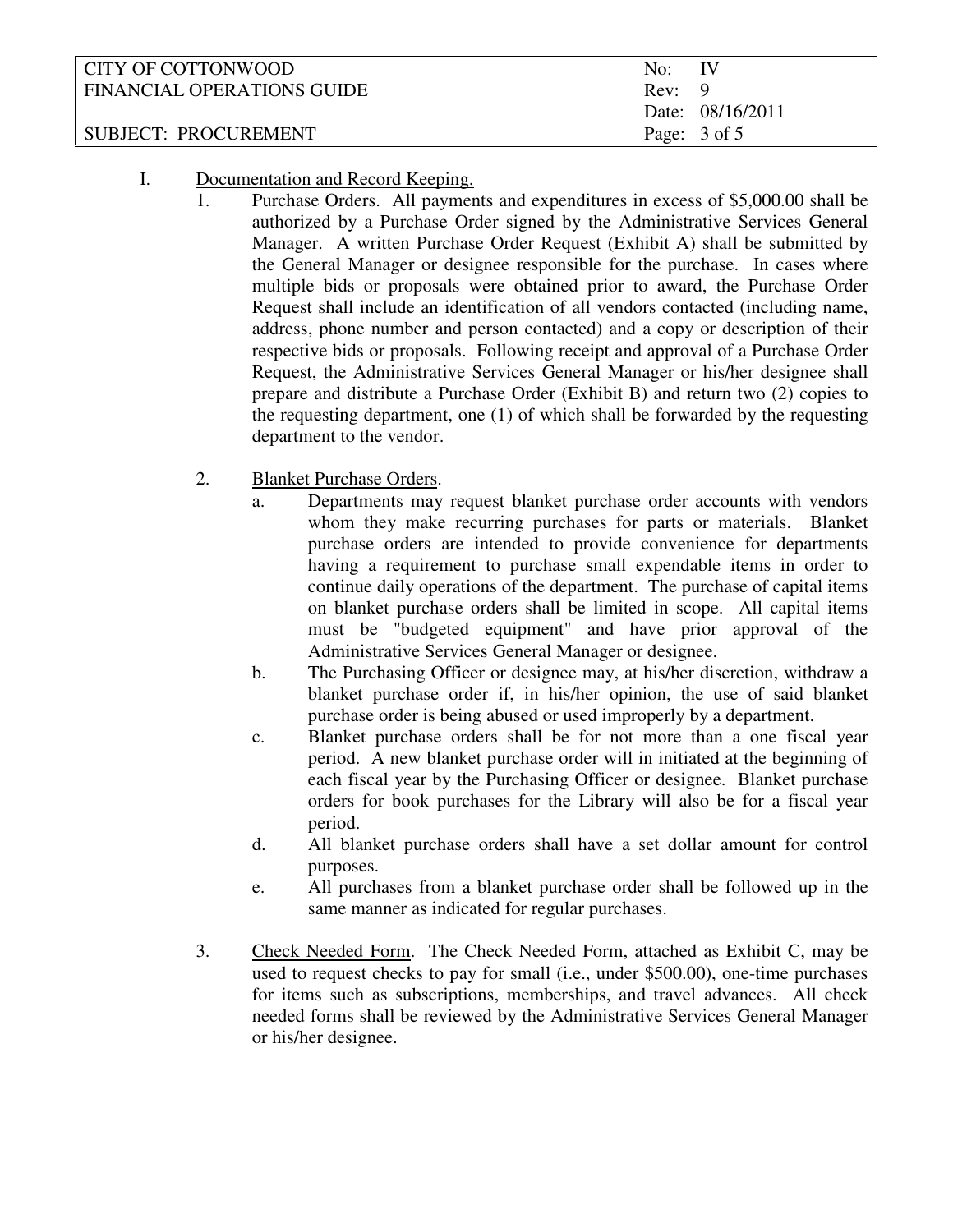| CITY OF COTTONWOOD         |                         | No: IV |                  |
|----------------------------|-------------------------|--------|------------------|
| FINANCIAL OPERATIONS GUIDE |                         | Rev: 9 |                  |
|                            |                         |        | Date: 08/16/2011 |
| SUBJECT: PROCUREMENT       | Page: $4 \text{ of } 5$ |        |                  |

4. Petty Cash. The following Petty Cash Accounts are hereby authorized:

| <b>City Hall</b>          | \$100.00 |
|---------------------------|----------|
| Police Department         | \$150.00 |
| <b>Utility Department</b> | \$100.00 |
| Public Works              | \$100.00 |
| Finance                   | \$250.00 |

- a. An explanation of the item purchased must appear on the Petty Cash Form, attached as Exhibit D, and must be supported by receipts.
- b. Petty cash expenditures shall not exceed \$20.00.
- c. Petty cash shall be randomly audited by the Finance Division on an annual basis, and the findings forwarded to the appropriate General Manager.

#### VI. Exceptions.

- A. Cooperative Purchasing/Government Contracts. Subject to the dollar amount thresholds set forth in subsections A through D above, the City Council, City Manager, general managers, and/or directors/department heads may purchase goods or services without competition under an existing contract or cooperative purchasing agreement administered by the United States (GSA), the State of Arizona, and/or one or more other Arizona public entities or cooperative purchasing units, including but not limited to S.A.V.E. and the Mohave Purchasing Cooperative.
- B. Sole Source Procurements. Products and services valued at less than \$50,000.00 may be procured without competition in cases where the City Manager or Administrative Services General Manager determines that the specific product or service is necessary or desirable for the City. Examples of permissible subjects of sole source procurement include advertising/publication services; public utilities; facility rental; machinery and equipment for which there is no reasonably comparable alternative; replacement parts for existing City equipment; contracts for additional work on the same project or related to work performed by an individual or firm under an existing contract; and special or unique qualifications of a specific individual or firm.
- C. Waiver by City Council. The City Council may waive any provision or requirement of this Procurement Policy upon a finding that doing so is in the best interests of the City. Circumstances justifying waiver include, but are not limited to situations in which timing/expediency is critical; special or unique qualifications of an individual, firm, vendor or item(s); the procurement of additional goods or services under an existing contract; or to comply with specific requirements of a gift or grant.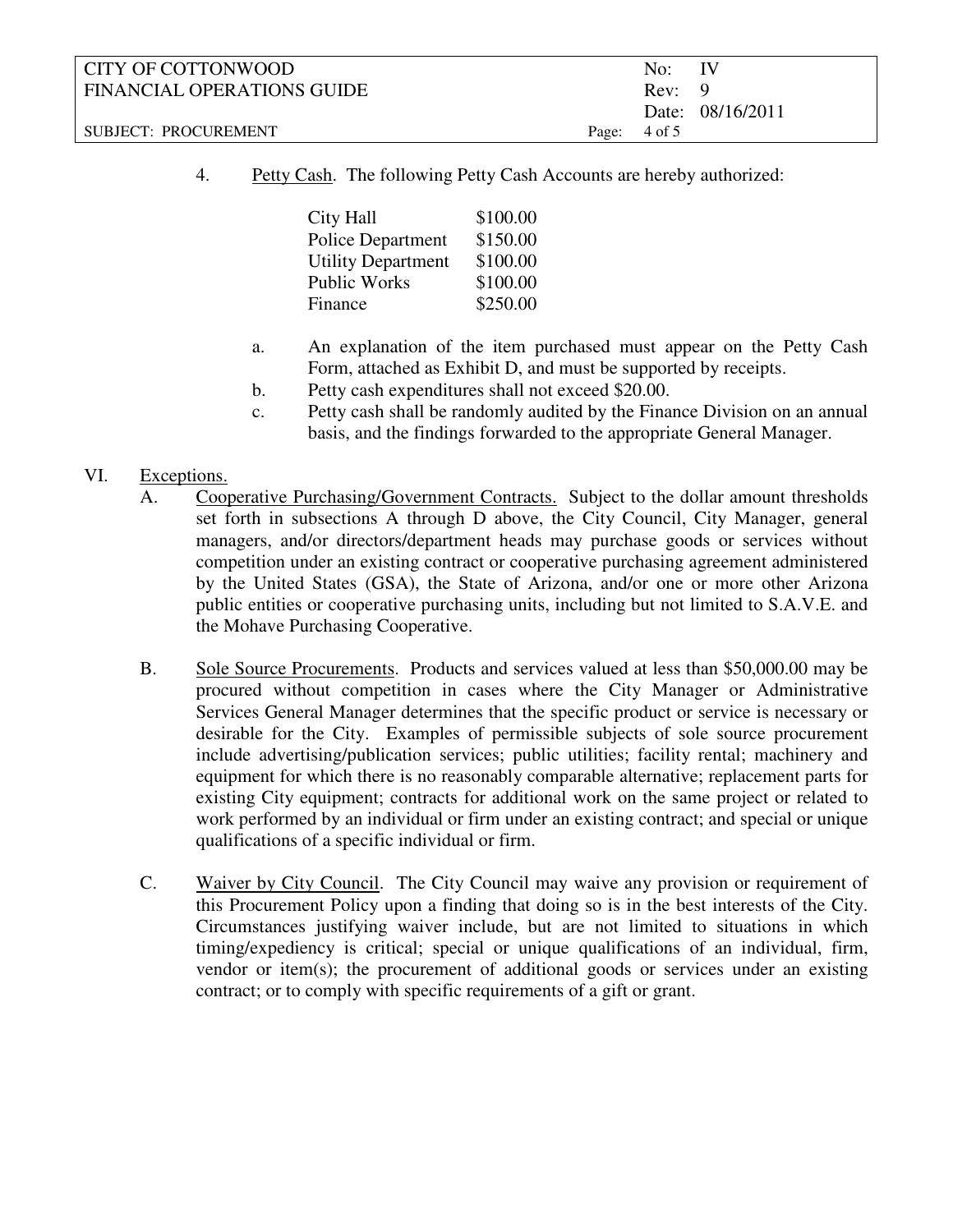| CITY OF COTTONWOOD         | No: IV       |                  |
|----------------------------|--------------|------------------|
| FINANCIAL OPERATIONS GUIDE | Rev: 9       |                  |
|                            |              | Date: 08/16/2011 |
| SUBJECT: PROCUREMENT       | Page: 5 of 5 |                  |

D. Waiver by City Manager in Cases of Actual Emergency. In cases of actual emergency where the City Manager determines that the City Council cannot be convened quickly enough to prevent posing a risk to public health, safety, or property, the City Manager may make or authorize such expenditures as are reasonably necessary to protect the public health and safety, and property. In all such cases, the City Manager shall notify the Mayor and City Council of such expenditures or commitments under this subsection at the earliest possible time, and in no case more than 48 hours after making or authorizing any such expenditure.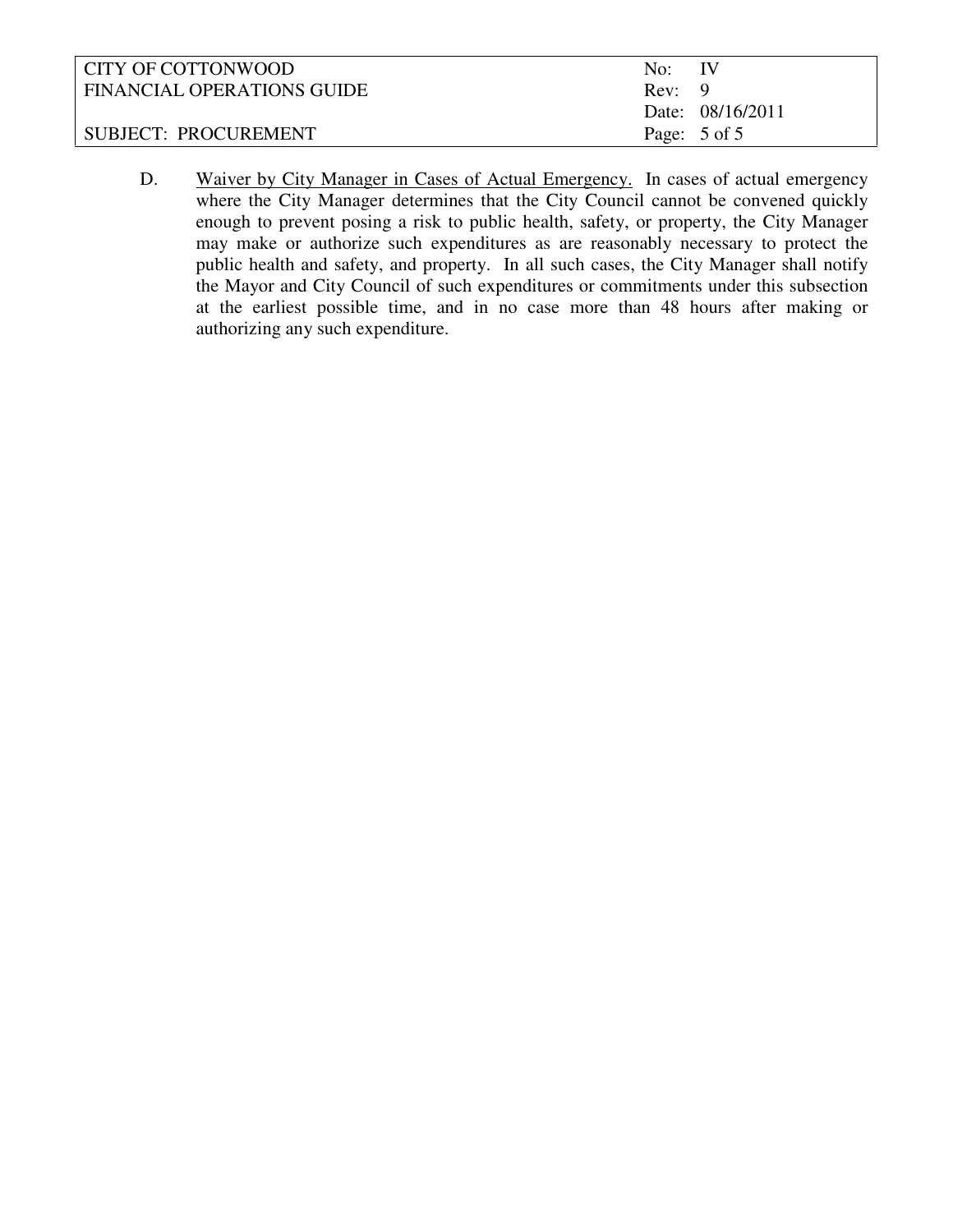#### **PURCHASE ORDER REQUEST**

Exhibit A

| DEPARTMENT:         | DATE:                 |
|---------------------|-----------------------|
| DEPARTMENT HEAD:    | <b>BUDGET ACCT #:</b> |
| $\sim$<br>____<br>. |                       |

To: Purchasing Agent: City of Cottonwood, Arizona

Request that authorization be given to purchase the following items from:

\_\_\_\_\_\_\_\_\_\_\_\_\_\_\_\_\_\_\_\_\_\_\_\_\_\_\_\_\_\_\_\_\_\_\_\_\_\_\_\_

# COMPANY INFORMATION

NAME: \_\_\_\_\_\_\_\_\_\_\_\_\_\_\_\_\_\_\_\_\_\_\_\_\_\_\_\_\_\_\_\_\_\_\_\_\_\_\_\_

ADDRESS:

 $\overline{\phantom{a}}$  ,  $\overline{\phantom{a}}$  ,  $\overline{\phantom{a}}$  ,  $\overline{\phantom{a}}$  ,  $\overline{\phantom{a}}$  ,  $\overline{\phantom{a}}$  ,  $\overline{\phantom{a}}$  ,  $\overline{\phantom{a}}$  ,  $\overline{\phantom{a}}$  ,  $\overline{\phantom{a}}$  ,  $\overline{\phantom{a}}$  ,  $\overline{\phantom{a}}$  ,  $\overline{\phantom{a}}$  ,  $\overline{\phantom{a}}$  ,  $\overline{\phantom{a}}$  ,  $\overline{\phantom{a}}$ 

| <b>DESCRIPTION</b> | <b>QUANTITY</b> | <b>UNIT</b><br>PRICE | $\operatorname{TOTAL}$<br>PRICE |
|--------------------|-----------------|----------------------|---------------------------------|
|                    |                 |                      |                                 |
|                    |                 |                      |                                 |
|                    |                 |                      |                                 |
|                    |                 |                      |                                 |
|                    |                 |                      |                                 |
|                    |                 |                      |                                 |
|                    |                 |                      |                                 |
|                    |                 |                      |                                 |
|                    |                 |                      |                                 |
|                    |                 |                      |                                 |

| FINANCE/PURCHASING ONLY: |                |
|--------------------------|----------------|
|                          | P.O. # Issued: |
|                          |                |
|                          |                |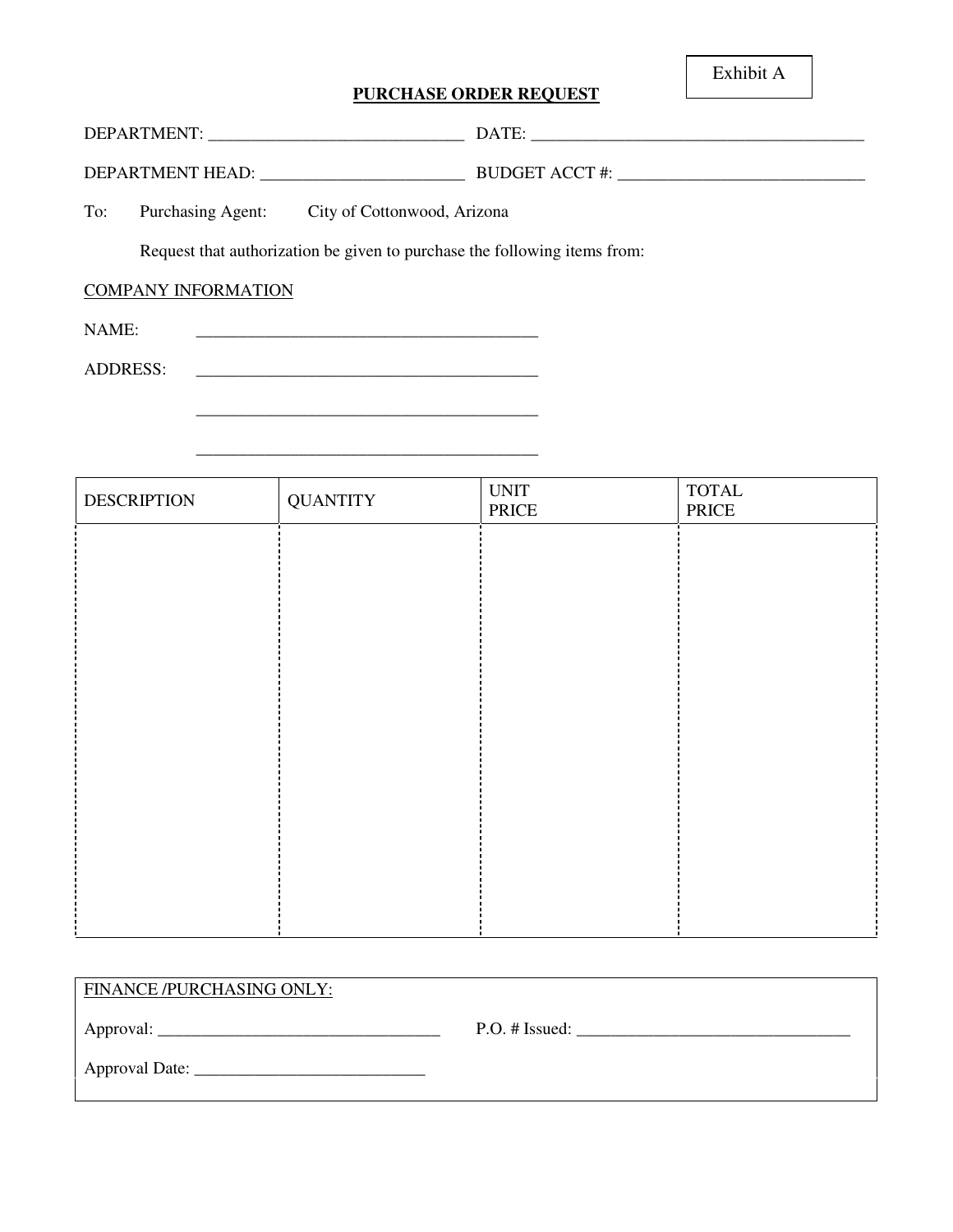|                 | <b>City of Cottonwood</b>                                                                                                                                                |                         |                  | THIS PURCHASE ORDER NUMBER MUST<br>APPEAR ON ALL INVOICES AND PACKAGES | 18573                                        |                                            |
|-----------------|--------------------------------------------------------------------------------------------------------------------------------------------------------------------------|-------------------------|------------------|------------------------------------------------------------------------|----------------------------------------------|--------------------------------------------|
|                 | 816 N. Main St.                                                                                                                                                          |                         |                  |                                                                        |                                              |                                            |
|                 | <b>Cottonwood. AZ 86326</b>                                                                                                                                              |                         | <b>ottomwood</b> |                                                                        | City Hall                                    | Cottonwood Public Library                  |
|                 | Vendor: Pender Engineering                                                                                                                                               |                         |                  | SHIP TO: (CIRCLE ONE):827 N. Main St.                                  | Cottonwood, AZ 86326                         | :100 S. 6th Street<br>Cottonwood, AZ 86326 |
|                 |                                                                                                                                                                          |                         |                  | <b>Fire Department</b><br>199 S. 6th St.                               | Police Department<br>199 S. 6th St.          | Parks & Recreation<br>791 N. Main St.      |
|                 | PO Box 1245                                                                                                                                                              |                         |                  | Cottonwood, AZ 86326<br>Utilities Department                           | Cottonwood, AZ 86326<br>Finance Department   | Cottonwood, AZ 86326<br>Public Works       |
|                 | Cottonwood, AZ 86326                                                                                                                                                     |                         |                  | 319 S. 6th Street                                                      | 816 N. Main St.                              | 1490 W. Mingus Ave.                        |
|                 | 928 639-0776                                                                                                                                                             |                         |                  | Cottonwood, AZ 86326                                                   | Cottonwood, AZ 86326<br>Airport              | Cottonwood, AZ 86326                       |
|                 |                                                                                                                                                                          |                         |                  | Other(Specifiy): 1001 W Mingus Ave.                                    | Cottonwood, AZ 86326                         |                                            |
| Date:           | April 10, 2009                                                                                                                                                           |                         |                  | Date Required                                                          |                                              | April 10, 2009                             |
|                 | Council Approval Required (Yes or No)                                                                                                                                    | $\overline{a}$          |                  | Date Council Approved                                                  |                                              |                                            |
|                 | Description: Be specific in describing item: Brand name, model, color,<br>material, size, dimensions, duration, catalog or part number                                   |                         | Qty              | <b>Unit Price</b>                                                      | <b>Total Price</b>                           | <b>Account Number</b>                      |
|                 | South 12th Street Improvements-89A to Fir St                                                                                                                             |                         | $\mathbf{1}$     | 230,018.00                                                             | \$<br>230,018.00                             | 02-10-01-8026                              |
| Design.         |                                                                                                                                                                          |                         |                  |                                                                        | \$<br>$\overline{a}$                         |                                            |
|                 |                                                                                                                                                                          |                         |                  |                                                                        | \$<br>$\overline{a}$                         |                                            |
|                 |                                                                                                                                                                          |                         |                  |                                                                        | \$<br>$\overline{a}$                         |                                            |
|                 |                                                                                                                                                                          |                         |                  |                                                                        | \$<br>$\overline{\phantom{a}}$               |                                            |
|                 |                                                                                                                                                                          |                         |                  |                                                                        | \$<br>$\overline{\phantom{a}}$               |                                            |
|                 |                                                                                                                                                                          |                         |                  |                                                                        | \$<br>$\overline{a}$<br>\$<br>$\overline{a}$ |                                            |
|                 |                                                                                                                                                                          |                         |                  |                                                                        | \$<br>$\overline{\phantom{a}}$               |                                            |
|                 |                                                                                                                                                                          |                         |                  |                                                                        | \$<br>$\overline{a}$                         |                                            |
|                 |                                                                                                                                                                          |                         |                  |                                                                        | \$<br>$\overline{a}$                         |                                            |
|                 |                                                                                                                                                                          |                         |                  |                                                                        | \$<br>$\overline{\phantom{a}}$               |                                            |
|                 |                                                                                                                                                                          |                         |                  |                                                                        | \$<br>$\overline{\phantom{a}}$               |                                            |
|                 |                                                                                                                                                                          |                         |                  |                                                                        | \$<br>$\overline{a}$                         |                                            |
|                 |                                                                                                                                                                          |                         |                  |                                                                        | \$                                           |                                            |
|                 |                                                                                                                                                                          |                         |                  |                                                                        | \$<br>$\overline{a}$                         |                                            |
|                 |                                                                                                                                                                          |                         |                  |                                                                        | \$<br>$\overline{\phantom{a}}$               |                                            |
|                 |                                                                                                                                                                          |                         |                  | Freight                                                                | \$<br>$\qquad \qquad -$                      |                                            |
|                 | As approved by Council, December 16, 2008.                                                                                                                               |                         |                  | Тах<br>Total \$                                                        | 230,018.00                                   |                                            |
| Approvals:      |                                                                                                                                                                          |                         |                  |                                                                        |                                              |                                            |
|                 |                                                                                                                                                                          |                         |                  |                                                                        |                                              |                                            |
| Department Head | Date:                                                                                                                                                                    | <b>Purchasing Agent</b> |                  | Date:                                                                  | <b>Finance Director</b>                      | Date:                                      |
|                 | All Purchases for goods and services must be authorized by the issuance of a City of Cottonwood Purchase Order.<br>Invoices must be submitted to: c/o Finance Department |                         |                  |                                                                        |                                              |                                            |
|                 |                                                                                                                                                                          |                         |                  |                                                                        |                                              |                                            |
|                 | RECEIVED:                                                                                                                                                                | DATE:                   |                  |                                                                        | APPROVED FOR PAYMENT:                        | DATE:                                      |
|                 |                                                                                                                                                                          |                         |                  | <b>Original Vendor Copy</b>                                            |                                              |                                            |

SAMPLE COPY – ACTUAL MAY VARY SLIGHTLY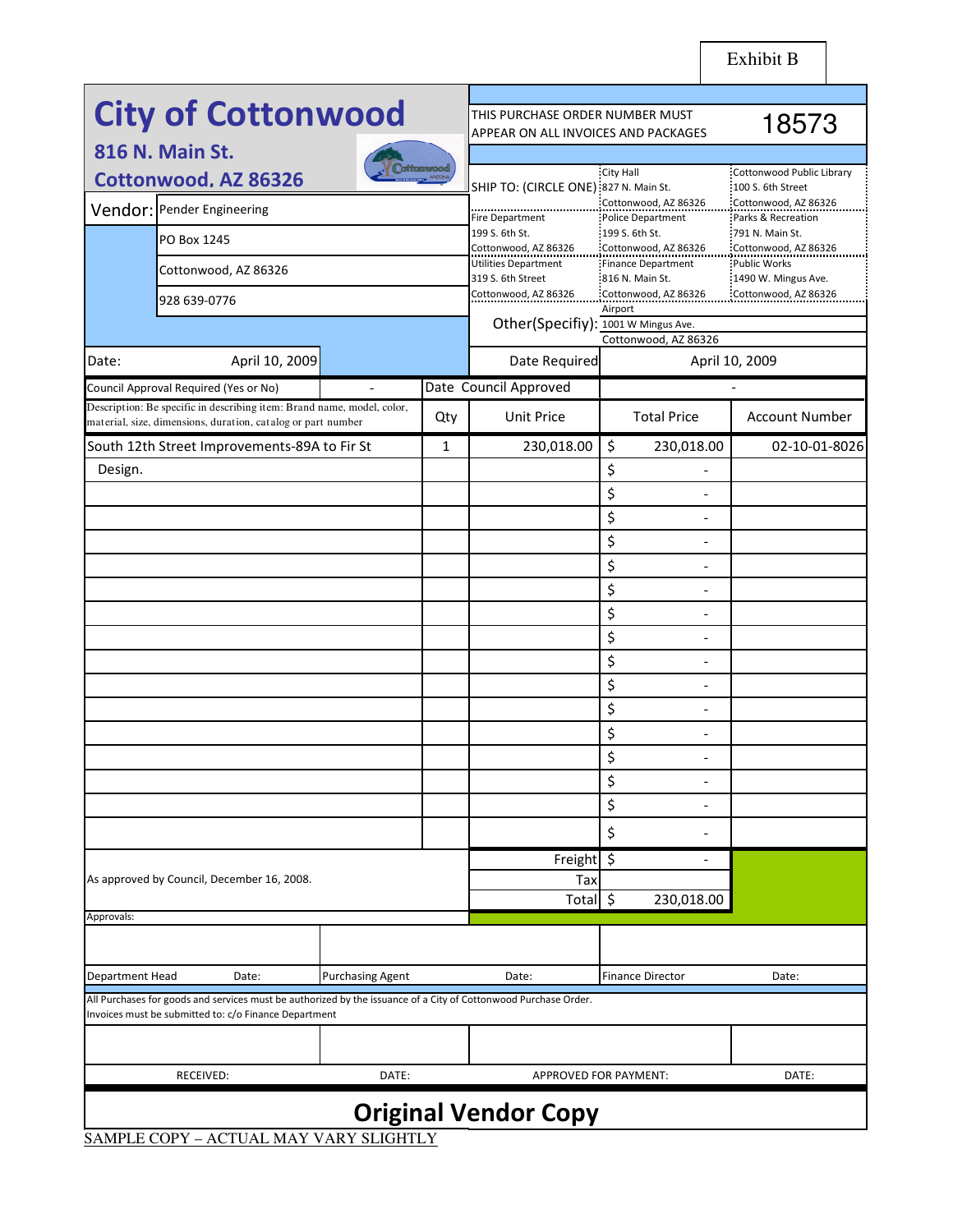## Exhibit C

#### **CHECK NEEDED**

| <b>CHECK NEEDED</b>                                                                                                  |  |
|----------------------------------------------------------------------------------------------------------------------|--|
|                                                                                                                      |  |
|                                                                                                                      |  |
|                                                                                                                      |  |
|                                                                                                                      |  |
| <u> 1980 - Jan Barnett, fransk kongresu og den forske politiker og den forske politiker og den forske politiker</u>  |  |
| <b>CHECK NEEDED</b>                                                                                                  |  |
|                                                                                                                      |  |
|                                                                                                                      |  |
|                                                                                                                      |  |
|                                                                                                                      |  |
|                                                                                                                      |  |
| <b>CHECK NEEDED</b>                                                                                                  |  |
|                                                                                                                      |  |
|                                                                                                                      |  |
|                                                                                                                      |  |
| <u> 1989 - Johann John Stone, markin amerikan basar dan berkembang di banyak di banyak di banyak di banyak di ba</u> |  |